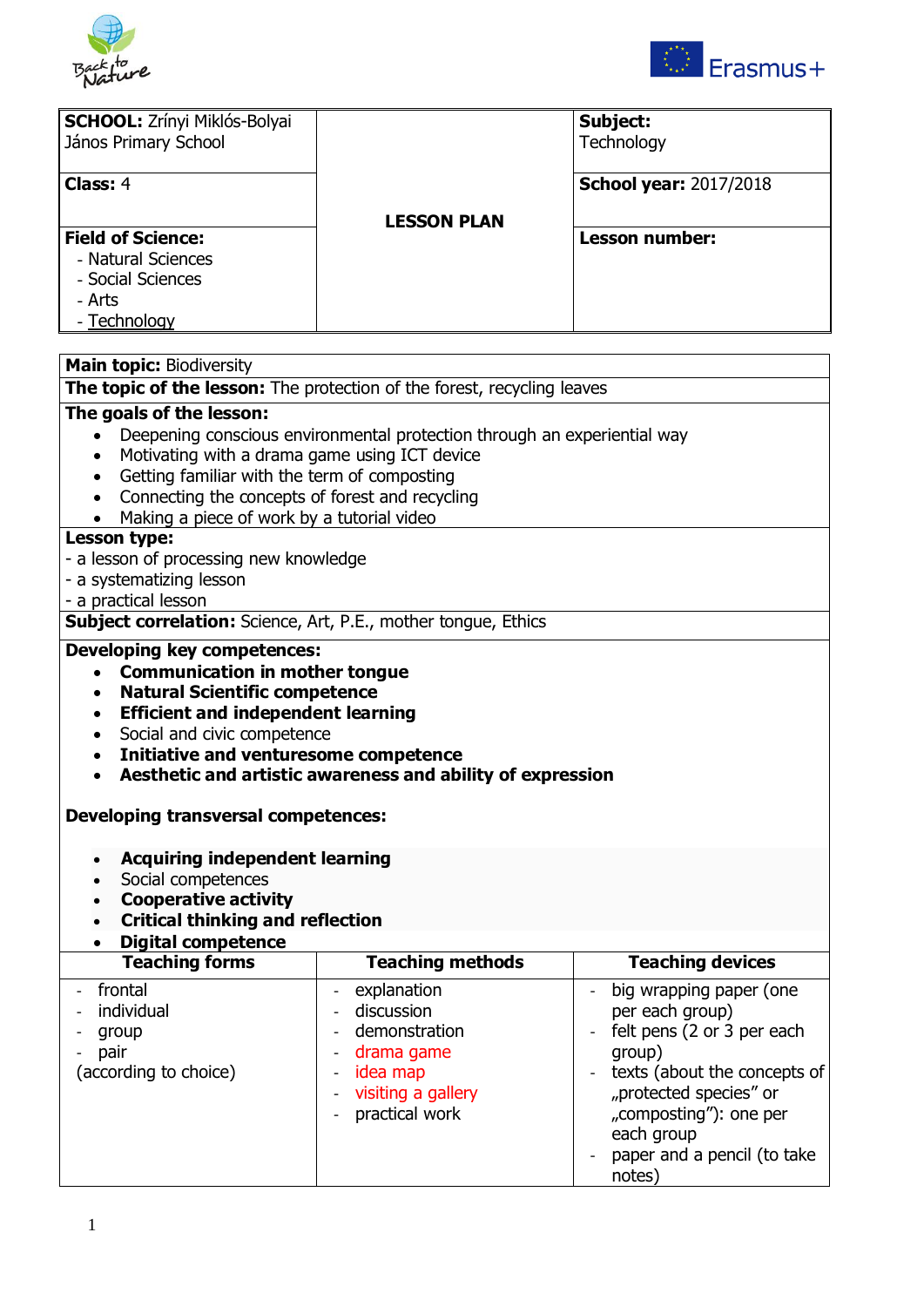



| magnets                                                                                                                                                                                                        |
|----------------------------------------------------------------------------------------------------------------------------------------------------------------------------------------------------------------|
| For making the owl:<br>scissors<br>cello tapes<br>paper glue or other glue<br>- colour (blue/green and red)<br>and white paper<br>small transparent plastic<br>bags<br>smaller, oval leaves<br>black felt pens |

# **WORKING PROCESS**

|                                                         | <b>Teacher's activities</b>                            | <b>Pupils' activities</b>                            |
|---------------------------------------------------------|--------------------------------------------------------|------------------------------------------------------|
| <b>Organizing</b><br>1<br>work:<br>Checking the devices | (S)he makes the pupils check the<br>necessary devices. | They check the devices which are on<br>their tables. |
| 3 min.                                                  |                                                        |                                                      |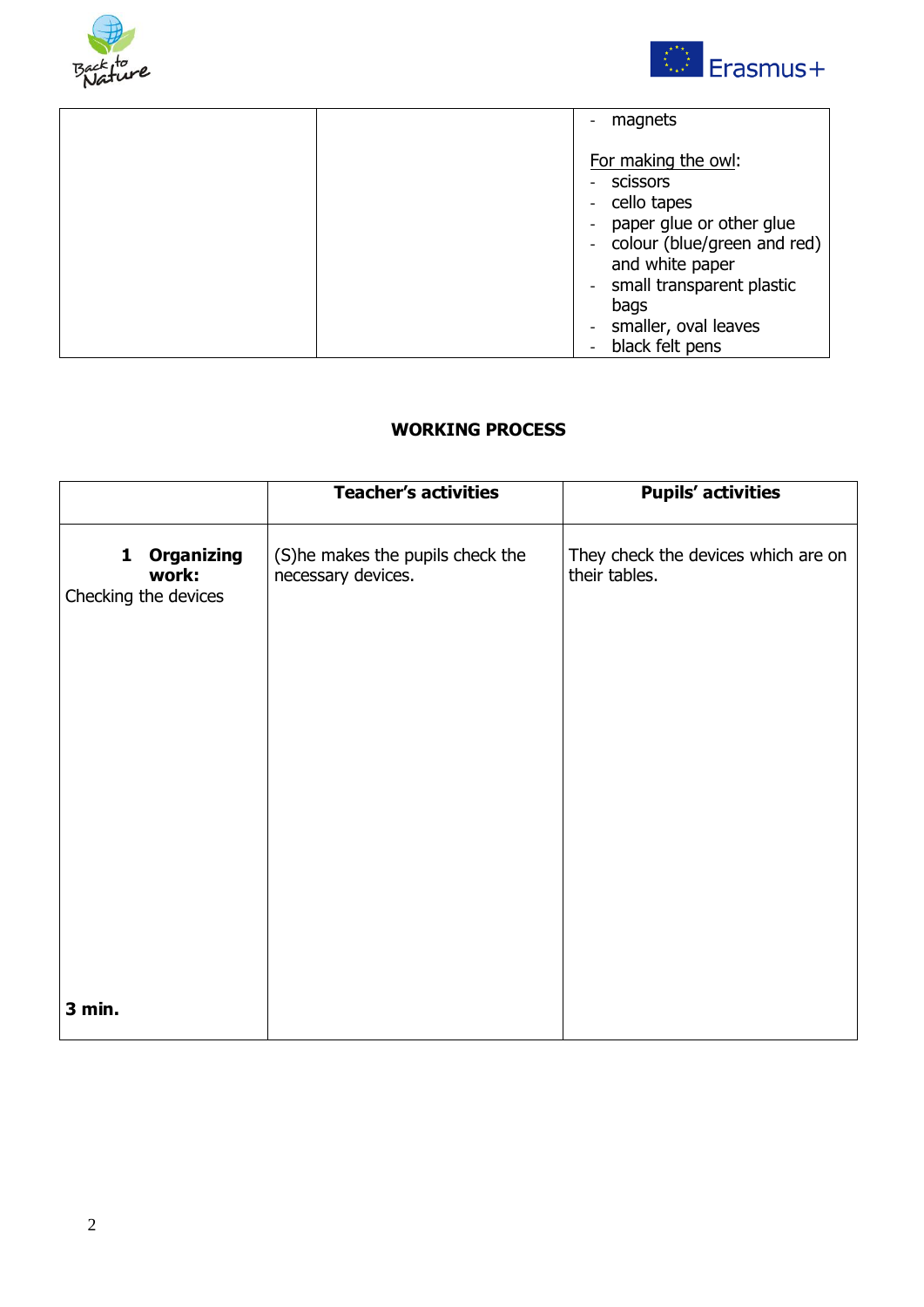



| $\overline{\mathbf{2}}$<br>the storm in the forest<br>drama game.<br>2 min.                                                                                                                                                   | Motivating,<br>tuning up:<br>Acting out the stages of<br>with the help of a short                                                                                        | (S)he describes the task and tells<br>what is happening.                                                                         | They carry out the task (imitate what<br>the trees do with movements,<br>making noise as the storm is getting<br>more and more intense). |
|-------------------------------------------------------------------------------------------------------------------------------------------------------------------------------------------------------------------------------|--------------------------------------------------------------------------------------------------------------------------------------------------------------------------|----------------------------------------------------------------------------------------------------------------------------------|------------------------------------------------------------------------------------------------------------------------------------------|
| 3                                                                                                                                                                                                                             | <b>Designation</b><br>of the<br>purpose of<br>the lesson                                                                                                                 | (S)he describes the goals of the<br>lesson (the importance of the<br>protection of the forests, recycling<br>the fallen leaves). | They listen.                                                                                                                             |
| 1 min.<br>4<br>Making an <i>idea map</i> in<br>groups of 3 or 4 on big<br>important because")<br>+ a member of each<br>group gets a text part<br>about the concepts of<br>"composting" and<br>"protected species")<br>10 min. | <b>Systematizin</b><br>g the<br>existing<br>knowledge,<br>introducing<br>new terms:<br>wrapping paper about the<br>importance of the forest<br>(central idea: "Forest is | (S)he describes the tasks, helps<br>organize the groups of 3 or 4 and<br>dividing the tasks within the groups.                   | They make groups of 3 or 4, divide<br>the tasks within their groups and<br>carry them out.                                               |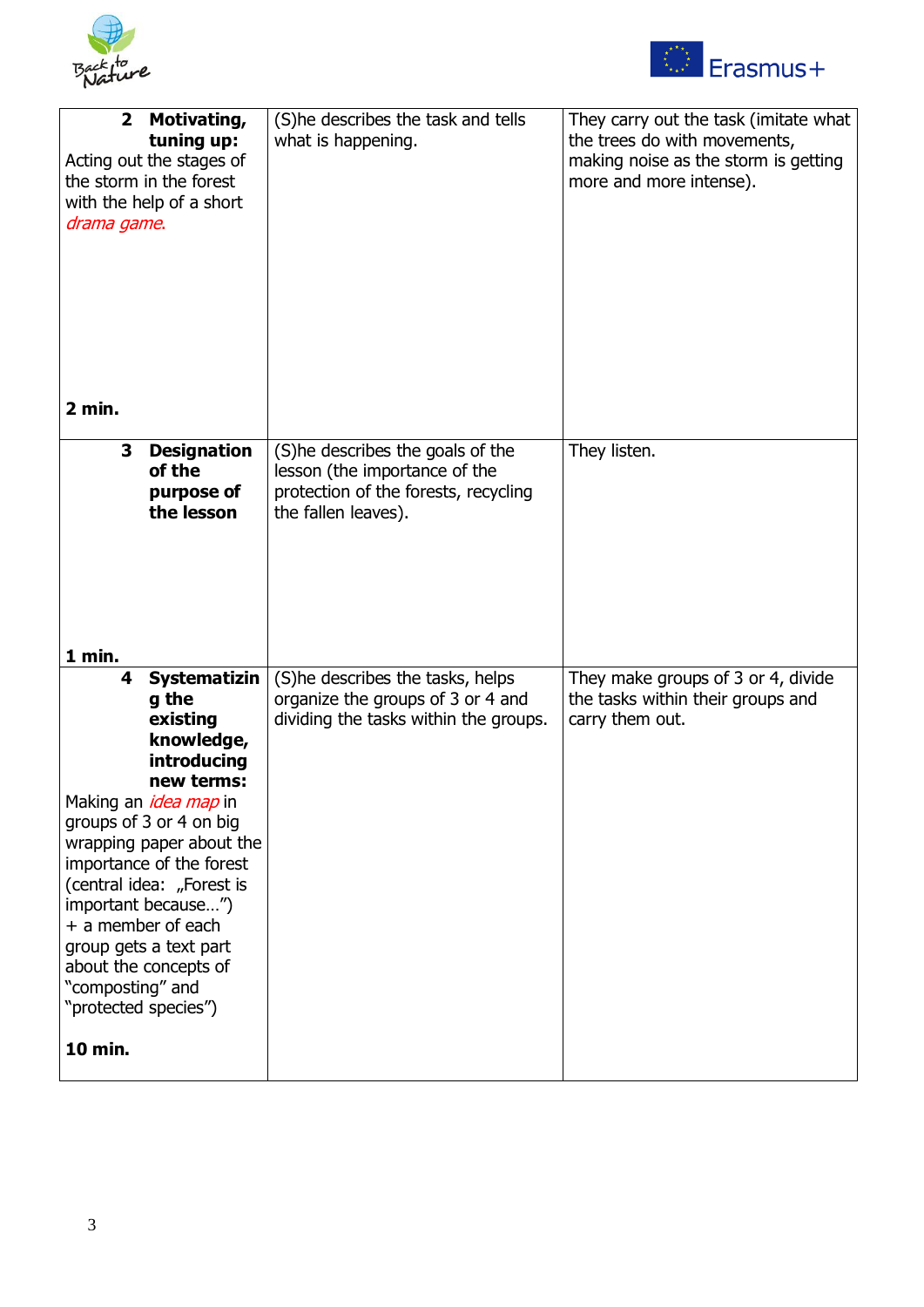



| 5                                        | <b>Discussing</b><br>the existing<br>and the new<br>knowledge<br>and<br>connecting<br>them:                                                | The teacher fixes the sheets of<br>wrapping paper on the board with<br>magnets, controls the verbal<br>comparison. (S)he helps connect the<br>new terms to the forest and the<br>purpose of the lesson.                                                                      | They compare the idea maps. The<br>responsible group members -<br>completing each other $-$ describe the<br>two new terms aloud.                                                   |
|------------------------------------------|--------------------------------------------------------------------------------------------------------------------------------------------|------------------------------------------------------------------------------------------------------------------------------------------------------------------------------------------------------------------------------------------------------------------------------|------------------------------------------------------------------------------------------------------------------------------------------------------------------------------------|
| 5 min.                                   |                                                                                                                                            |                                                                                                                                                                                                                                                                              |                                                                                                                                                                                    |
| 6<br>Owl is a protected<br>species.      | <b>Verbal</b><br>puzzle:<br>Riddle about the owl.                                                                                          | Describing the verbal riddle:<br>"Lehet füles, lehet macska,<br>Hogyha repül, nincsen hangja.<br>Jelképe a bölcsességnek,<br>Nagyfejű – mondja a verébnek."                                                                                                                  | They listen and find out the solution.                                                                                                                                             |
|                                          |                                                                                                                                            | Connecting the new concept                                                                                                                                                                                                                                                   |                                                                                                                                                                                    |
| 1 min.                                   |                                                                                                                                            | ("protected species") to the owl.                                                                                                                                                                                                                                            |                                                                                                                                                                                    |
| 7<br>of work<br>15 min.                  | <b>Practical</b><br>activity:<br>Watching a tutorial video<br>noting down the work<br>phases, making the piece                             | (S)he describes the task (calling the<br>attention to the compostability of the<br>used leaves), presents the tutorial<br>video, walks around controlling the<br>process of making the piece of work.<br>She starts music during the process<br>of making the piece of work. | They watch the video, take notes<br>about the work phases then make<br>the piece of work.<br>The making of the piece of work can<br>happen individually, in pairs or in<br>groups. |
|                                          |                                                                                                                                            |                                                                                                                                                                                                                                                                              |                                                                                                                                                                                    |
| 8                                        | <b>Examining</b><br>and<br>evaluating<br>the pieces of<br>work:                                                                            | (S) he make the pupils put their<br>pieces of work on a separate table.<br>(S)he stops the music.<br>(S)he controls the evaluating<br>discussion.                                                                                                                            | They examine one another's piece of<br>work then - in a form of a common<br>$discussion - they evaluate what they$<br>have seen.                                                   |
| With the method of<br>visitng a gallery. |                                                                                                                                            |                                                                                                                                                                                                                                                                              |                                                                                                                                                                                    |
| 6 min.<br>9                              | <b>Evaluating</b><br>the lesson:<br>Did you like the<br>lesson?<br>Did you learn new<br>things?<br>Can this new<br>knowledge be<br>useful? | (S)he controls the evaluation of the<br>lesson with his/her questions.                                                                                                                                                                                                       | They can freely express their opinion<br>and remarks about the lesson.                                                                                                             |
| 2 perc                                   |                                                                                                                                            |                                                                                                                                                                                                                                                                              |                                                                                                                                                                                    |